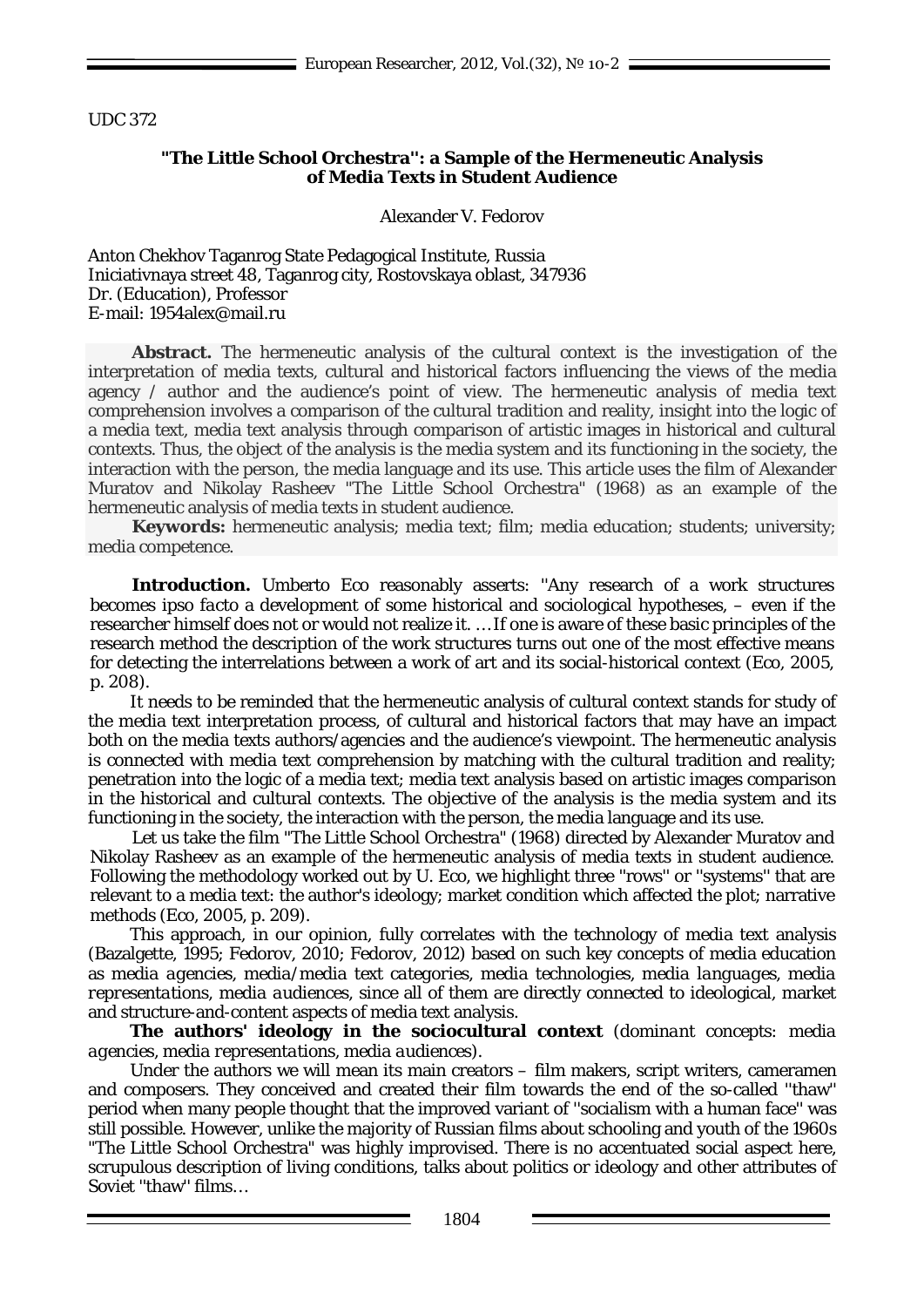**The market conditions that contributed to the plot, creation of the media text**  (dominant concepts: media agencies, media/media text categories, media technologies, media audiences).

The Russian cinematograph of the 1960s was under the impact of the leading world filmmaking movements of those years – ''cinema-variety'', French and Czech ''New Wave". At the same time, this influence (both stylistic, visual and plot, thematic) was adapted to the requirements of the Soviet censorship. In this aspect one should mention the film directed by G. Daneliya and G. Shpalikov ''Walking the Streets of Moscow" (1965) where the so-called ''current of life'' devoid of any ideological pathos was created by the authors in the filigree manner at the joint of the drama and comedy genres…

**The structure and narrative methods used in the media text** (dominant concepts: media/media text categories, media technologies, media languages, media representations).

The structure, plot, representativeness, ethics, genre modification peculiarities, iconography, characters can be outlined in the following way:

**Historical period, scene:** Kiev of the late 1960s.

**Setting:** city streets, habitable rooms, a school gym used for arranging parties and orchestra rehearsals; a stadium. A room furnished in the fashion of that time, musical instruments.

**Representation of reality:** positive in relation to practically all the characters. Contrary to the established tradition of the Soviet cinematograph of the 1960s the protagonists (school leavers) are shown practically without any actuals of the ''socialistic mode of life'', and there are no teachers and parents among the characters. At the same time, there dominate image and music in the film but not words (the first word in the film is pronounced on the ninth minute of its action). A striking example is the scene where the major character of the film conducts an excursion in the cathedral: we do not here her words; we only see her inspired gestures and facial expression accompanied by music. As for the episode of the cycle race it was shot as a jazz improvisation – with freeze-frames, abstract lines of lights again accompanied by musical jazz melodies which sound in ''The Little School Orchestra'' nearly all the time…

**Characters, their values, ideas, clothing, constitution, lexicon, mime, gestures:**  the characters are dressed in accordance with the ''conservative'' fashion of the late 1960s and are slim. Their mime and gestures are sometimes emotional and artistic. Their speech is plain. But they mainly communicate non-verbally – with jazz melodies.

**Significant change in the characters' life:** in June, 1968, the school leavers finish school and like many other young people they fall in love for the first time…

**Incipient problem:** choosing a future career, love peripetias.

**Search for solution to the problem:** an attempt to uphold one's own choice (''Why should I take up medicine?'' – One of the characters exclaims. ''I want to fly! Why not? This is an occupation for a man!'')

**Problem solution:** the solution to the problem is given in the end only in an outline – in the form of collages: some characters are going somewhere; the others are seeing them off…

The famous researcher and media educator A. Silverblatt (Silverblatt, 2001, pp. 80-81) worked out a set of questions for the hermeneutic analysis of media texts in the historical, cultural and structural contexts. We will try to apply them to the analysis of "The Little School Orchestra" according to the basic aspects of this system:

### **A. Historical context**

1. What does a media text tell about the time of its creation?

a) When did the premier of this media text take place?

The premier of the film could have taken place on one of the central TV channels but the film was banned by '' higher authorities''. The main reason for the ban was the accusation of the authors for ''excessive'' liberty. The film ''was brought to Moscow in the autumn of 1968, but they said in Moscow: ''Such musicians made the Prague Spring. Banned''. The film had an extremely clear voice'' (Margolit, 2010). As a result, "The Little School Orchestra" lay on the shelf for record 42 years: it was due to persistent search of film expert E. Margolit who managed to find the banned film in television archives, that the film was shown to Russian viewers in 2010.

b) How did the events of that time affect the media text?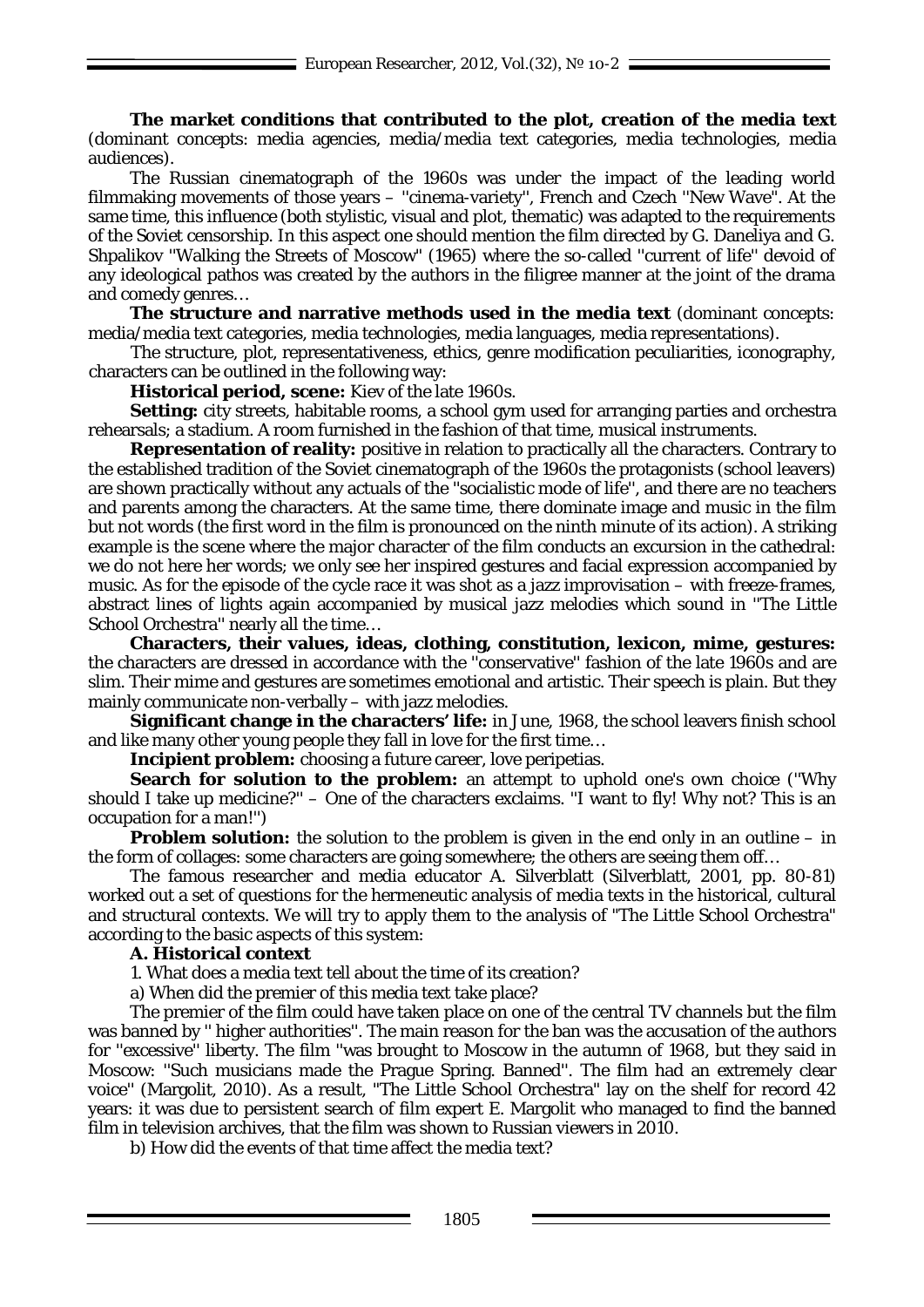The film was shot on the decline of the political ''thaw'' in the USSR, however, the media text does not reflect any political events of that time. Apparently, the media text got under the influence of the stylistics of ''cinema-variety'', the French and Czech ''New Wave" of the 1960s.

c) How does the media text comment on the events of the day?

The principal feature of the film (which immediately put the censors on their guard) was its detachment towards political (school-Komsomol) and national contexts. In fact, the characters do not live either in the USSR or Kiev (though some aspects of Kiev are reflected in the film). They live in some "average European" city where extravagant ladies walk their pedigree dogs along the park avenues while a school orchestra is playing jazz at the school leaving ball. And one of the major sixteen-year-old characters falls in love with a beautiful thirteen-year-old neighbor (she is a restorer and a guide in St. Sophia Cathedral)…

2. Does the knowledge of the historic events contribute to the media text understanding?

a) media texts created during a certain historic event.

In the 1960s, a number of avant-garde films in point of content and film language concerning youth came out. The most outstanding films of the Czech ''New Wave'' were the pictures ''Competition"(1963), ''Black Peter'' (1964), and ''Loves of a Blonde'' (1965) created by M. Forman. As for the French ''New Wave'', one can mark out ''The 400 Blows'' (1959), ''Love at Twenty'' (1962) and ''Stolen Kisses'' (1968) directed by F. Truffaut. Speaking of the Polish cinematograph, the most prominent films were ''Innocent Sorcerers'' (1960) by A. Wajda, ''Knife in the Water'' (1961) by R. Polanski, ''Rysopis'' (1964) and ''Walkover'' (1965) by J. Skolimowski. However, it is plausible to assume that the crucial influence on the film "The Little School Orchestra" was produced by the famous film of Alain Robbe-Grillet and Alain Resnais ''Last Year at Marienbad'' (1961, rewarded the Golden Lion of St. Mark at the Venice Film Festival).

If one concentrates exclusively on Soviet films about youth of the 1960s it is worth mentioning the films: ''I am Twenty'' (1961-1965) by M. Khutsyev and G. Shpalikov, ''Walking the Streets of Moscow" (1965) by G. Daneliya and G. Shpalikov, "The Private Life of Valentin Kuzyayev'' (1967) by I. Averbach and I. Maslennikov, ''Not a Very Lucky Day'' (1967) by Y. Yegorov, "Let's Live Until Monday" (1968) by S. Rostotsky, "Manlike Talk" (1968) by I. Shatrov, "Three Days of Viktor Chernyshov'' (1968) by M. Osipyan, etc. Many of these films were notable for social bitterness (''Three Days of Viktor Chernyshov'') which was not characteristic of those days but, nevertheless, they came out. But that's just the thing – the above-mentioned Soviet media texts (more or less) fitted into the sociocultural context of the ''socialism with a human face'', whereas ''The Little School Orchestra'' (1968) directed by A. Muratov and N. Rasheev breathed the air of freedom, improvised jazz lightness, the plot and image given in watercolours.

Vladimir Chinaev who played the role of the musician on drums in the film wrote forty odd years later: ''A mass of reminiscences, feelings. Now, curiously enough, this film-mood is better received that in the 1960s. It is to be regretted that now it is black-and-white; it was a color film in the original. I remember S. Paradzhanov liked this film (Chinaev, 2010).

– *What events occurred when the media text was created?*

It was exactly in 1968 – the period when the film "The Little School Orchestra" was being made – when virtually at the same time in Prague and Paris there broke out militant actions of revolutionary-minded leftists.

The events which took place in the spring of 1968 in Paris are appropriately called an attempt of the ''students' revolution''. Having started with spontaneous student disturbances connected to the dissatisfaction of Paris cinema goers with Henri Langlois's dismissal from the post of the director (April, 1968), the events very soon - already in May of the same year – grew into a genuine social crisis – with large-scale demonstrations, mass riots and a general strike under political (Marxist, Trotskyist, Maoist and anarchist) slogans, with economic demands of a forty-hour workweek and increase in minimum wages. Eventually, it caused a change of government and a resignation of the most famous French president – Charles de Gaulle (he resigned on 28 April, 1969). That was also the reason for serious changes in the French and European society. So, the ''revolutionary'' closure of the Cannes Film Festival by leftists in May, 1968, turned out a local episode against such a large-scale background…

The reaction of the Soviet authorities (who were on good terms with France and Charles de Gaulle in the 1960s) to these events was mostly negative. At the same time, Soviet media especially underlined the negative aspects of the Maoist and anarchist disturbances of May, 1968…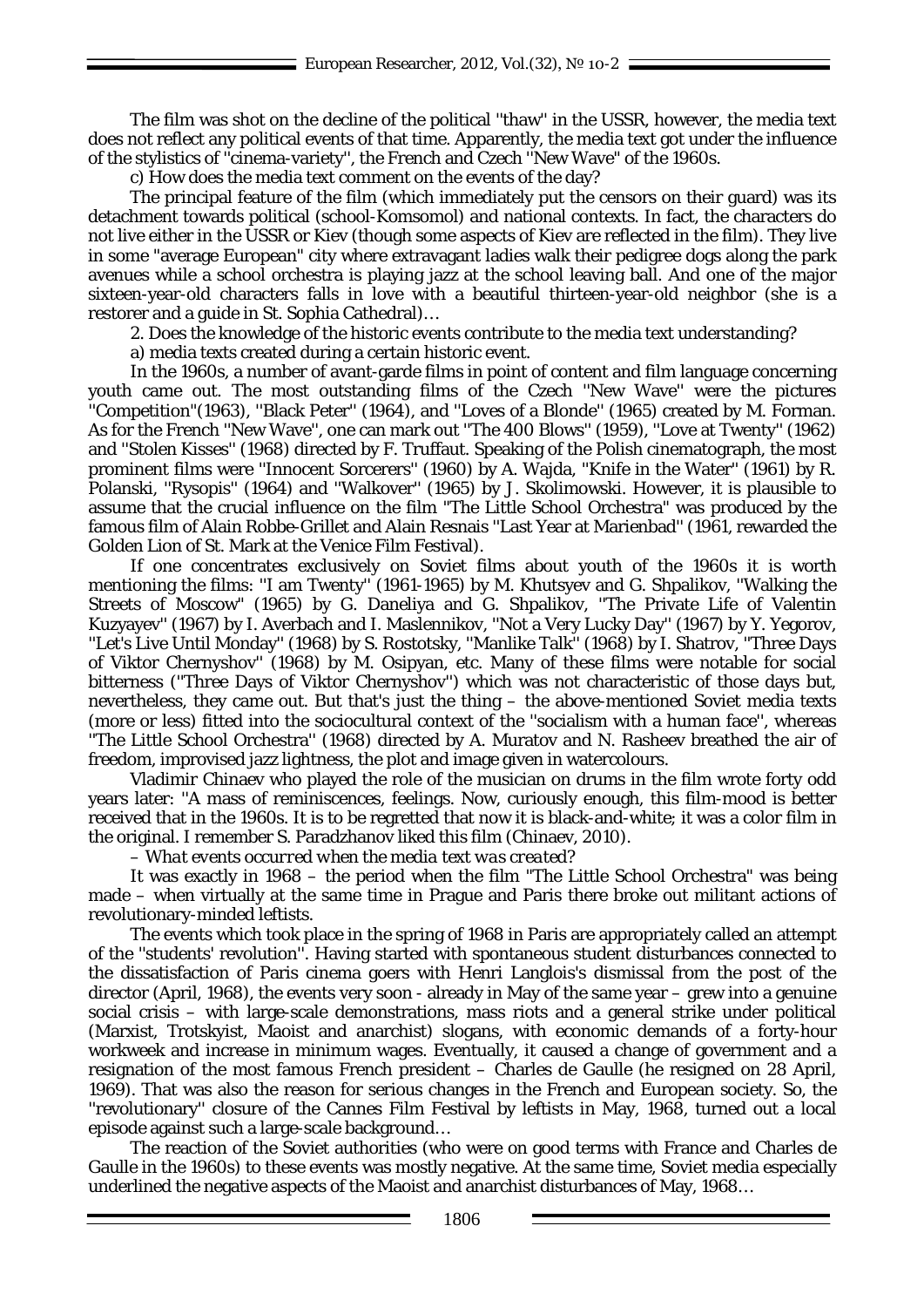The events in Czechoslovakia where the government began to actively follow the policy of the European integration since the mid-1960s were not less acute. On 5 January 1968 Alexander Dubček was elected the First Secretary of Communist Party of Czechoslovakia. Since his accession to power the state censorship (which was a most liberal one among the countries of the socialist camp before) noticeably slackened; the gateway for public debates was opened. It was even more often told about the usefulness of a multi-party system and private property, business activity; about the need for freedom of expression, meetings and movement, etc. (after twenty years it was voiced, almost word for word, already in the USSR during ''Gorbachev's Perestroika''). Thus, 1968 was the culmination year of the endeavor to build ''socialism with a human face'' in a ''separately taken state''.

Naturally, unlike France, in the case of Czechoslovakia the Kremlin could afford much more than just criticism and denunciation of this or that event. At first the assault on ''the Prague Spring'' was led in a ''peaceful way'': in the spring of 1968 (on 23 March in Dresden and on 4 May in Moscow) the Soviet administration openly expressed their dissatisfaction with the democratic changes in Czechoslovakia. The political pressure on A. Dubček's team got intensified in July-August of 1968. Being convinced that the reforms concerning ''socialism with a human face'' are supported by broad masses (as well as in France – students and youth) in Czechoslovakia and it is impossible to "calm down" the rebellious with words, the Kremlin decided to apply to armed intervention – on the night of 20/21 August 1968, troops were brought into Czechoslovakia. Naturally, it led to mass protests (including armed) of Czechs and Slovaks against the occupation. But the forces were too unequal: in April, 1969, (almost simultaneously with Charles de Gaulle's resignation in France) A. Dubček was resigned from office and a long period of ''crackdown'' was launched in Czechoslovakia…

So, the angry and hard-line response of the cinematographic authorities to the free-flying improvisation of young characters of "The Little School Orchestra" in the humanistic spirit of ''universal values'' in the autumn of 1968 was quite predictable.

– *How does the understanding of these events contribute to our understanding of the media text?*

It stands to reason that the comprehension of the historical-political context enables one to better understand the audiovisual imagery of a film. It may be difficult for a person who is unaware of the historical-political context of the late 1960s to understand why "The Little School Orchestra" was banned in the USSR.

– *What are real historical allusions?* 

The foreign historical-political background of the late 1960s has been stated above. As for the events that occurred in the USSR, the second half of the 1960s is known to be the end of the ''thaw" when both timid attempts of economic reforms and anti-Stalinism rhetoric came to nothing but the censorial grip became more rigid (the most vivid examples are the prohibition of books written by A. Solzhenitsyn, A. Tarkovsky's film ''The Passion According to Saint Andrew'' (1966), S. Paradzhanov's film ''Kiev Frescos'' (1966), A. Alov and V. Naumov's film ''A Bad Joke'' (1966), A. Askoldov's film ''Commissar'' (1967) and the film "Intervention" (1968) by G. Poloka).

– *Are there any historical references in the media text?*

Being absolutely politically indifferent "The Little School Orchestra" precisely mirrored the ''musical trends'' of the late 1960s: the film characters live by music, their life seems to be dissolved in jazz tunes and beats of the remarkable music of M. Tariverdiev.

The talks though somehow concerning the social context (the episode in the workshop) are minimized. The main thing in the film is music and love, improvisation and freedom.

#### **B. Cultural Context**

*1. Media and popular culture: how does the media text reflect, strengthen, suggest or create cultural: a) relations, b) values, c) conduct, d) concern; e) myths.*

Namely in the second half of the 1960s the era of "recorded" music began in the USSR when broad masses of population for the first time gained an opportunity to secretly record and listen to western rock and jazz music which was almost eliminated from the official Soviet media (the radio, television, gramophone recording). Under the influence of the extremely popular western bands ''The Beatles'', ''Rolling Stones'', etc. the so-called ''playing and singing groups'' (professional and

amateur) sprang up all over the USSR; jazz groups were revived.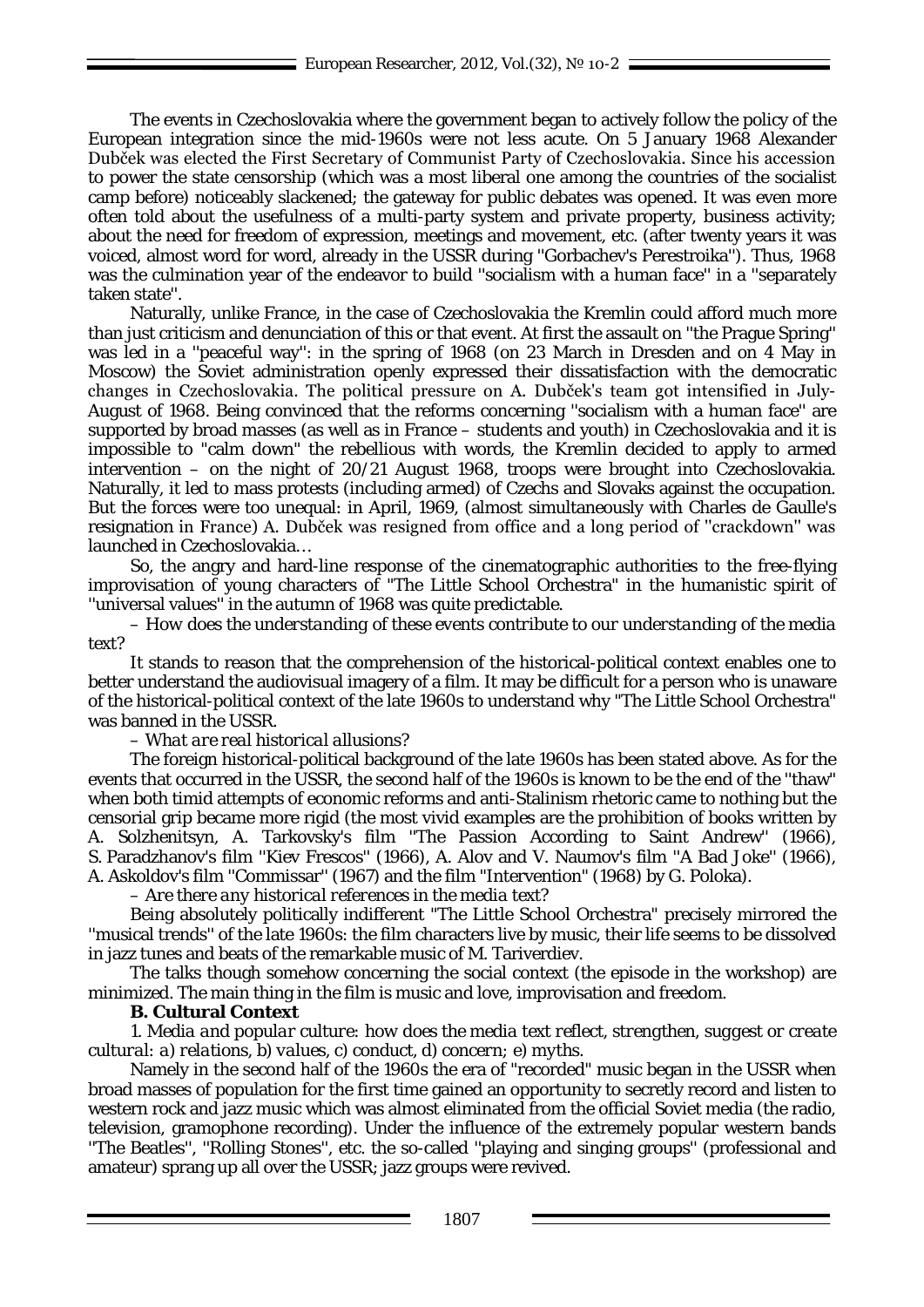"The Little School Orchestra" reflects it all very precisely – the major characters – school graduates of the 10th grade – play jazz with enthusiasm that in many respects defines their attitudes, values and behaviour. Music can be both a declaration of love and a momentary experience and a symbol of freedom…

*2. Outlook: what world is shown in the media text?*

*a) What is the culture of this world? People? Ideology?*

Contrary to the standards of the ''Soviet society'' there dominate the motives of jazz improvisation, love, the atmosphere of free flying and admiration for cultural/religious heritage of the past in this world (the scene presenting an excursion to St. Sophia Cathedral conducted by one of the characters of the film). The main characters are young – they are from 16 to 30, they are beautiful, charming, musical, and intelligent. There is neither ideological jabber nor Komsomol meetings, nor edifying speeches of their teachers and parents (the latter are altogether taken beyond the story).

*b) What do we know about the people who belong to this world?*

– *are the characters shown in a stereotyped manner?*

The characters of "The Little School Orchestra" are represented in contravention of Soviet film stereotypes on the ''school-youth'' theme of the 1960s: they do not reflect on the topic of the revolutionary heritage (''I'm Twenty''); they are not absorbed in social problems (''Three Days of Viktor Chernyshov'') and/or family problems (''Manlike Talk''). Though the images of the characters are given in outline it does not prevent them from getting the viewer's sympathy.

– *What does this representation tell us about the cultural stereotype of this group?*

If the expression may be tolerated, the ''cultural code'' of the young characters of "The Little School Orchestra" is enthrallment with jazz music, love, inner freedom, detachment toward the ''Soviet lifestyle''.

*c) What outlook does this world represent - optimistic or pessimistic?*

– *Are the characters of the media text happy?* 

– *do the characters of the media text have a chance of being happy?*

In spite of some minor notes connected to the characters' love peripetias the world of "The Little School Orchestra" is optimistic. And its characters hope to be happy (maybe in their illusions)…

*d) Are the characters able to direct their own fates?*

Yes, in a way, the collage epilogue of the media text testifies to that.

*e) What is the hierarchy of values in this outlook?*

– *what values can be found in the media text?*

– *what values do the characters embody?*

Music, improvisation, youth, friendship, love are the chief values of the film characters that are shared by the authors of the media text.

– *what values prevail in the end?*

– *what does it mean to be a success in this world? How does a person succeed in this world? What behavior is rewarded in the world?*

The world of "The Little School Orchestra" is not concerned about material values, the major characters are on the cusp of adulthood, success or failure. Actually, in the real Soviet world of the late 1960s one's success was associated not only with one's promotion up the Komsomol and the party ladder but also with one's progress in culture and sport, for example. So, the major characters' passion for music, perhaps, gave them a chance to advance…

**Conclusions.** It should be noted that A. Silverblatt's methodology corresponds to basic approaches of the hermeneutic analysis of audiovisual, space-and-time structure of media texts. There are some associative links between the screen and the viewer's experience (life and aesthetic); the emotional empathy with the characters and authors of the media text begins with intuitive, subconscious appreciation of the dynamics of the audiovisual, space-and-time artistic image of a scene. Then follows the process of its analysis and synthesis – ascertaining the meaning of frames, angles, shots, etc., their synthetics, combination, comprehension of ambiguity, expression of one's personal attitude…

For instance, it is possible to recall the space-and-time dynamics of the audiovisual image of one of the first scenes in "The Little School Orchestra" obviously shot in the style of a most famous masterpiece of the French ''New Wave'' – ''Last Year at Marienbad'' (1961) directed by A. Robbe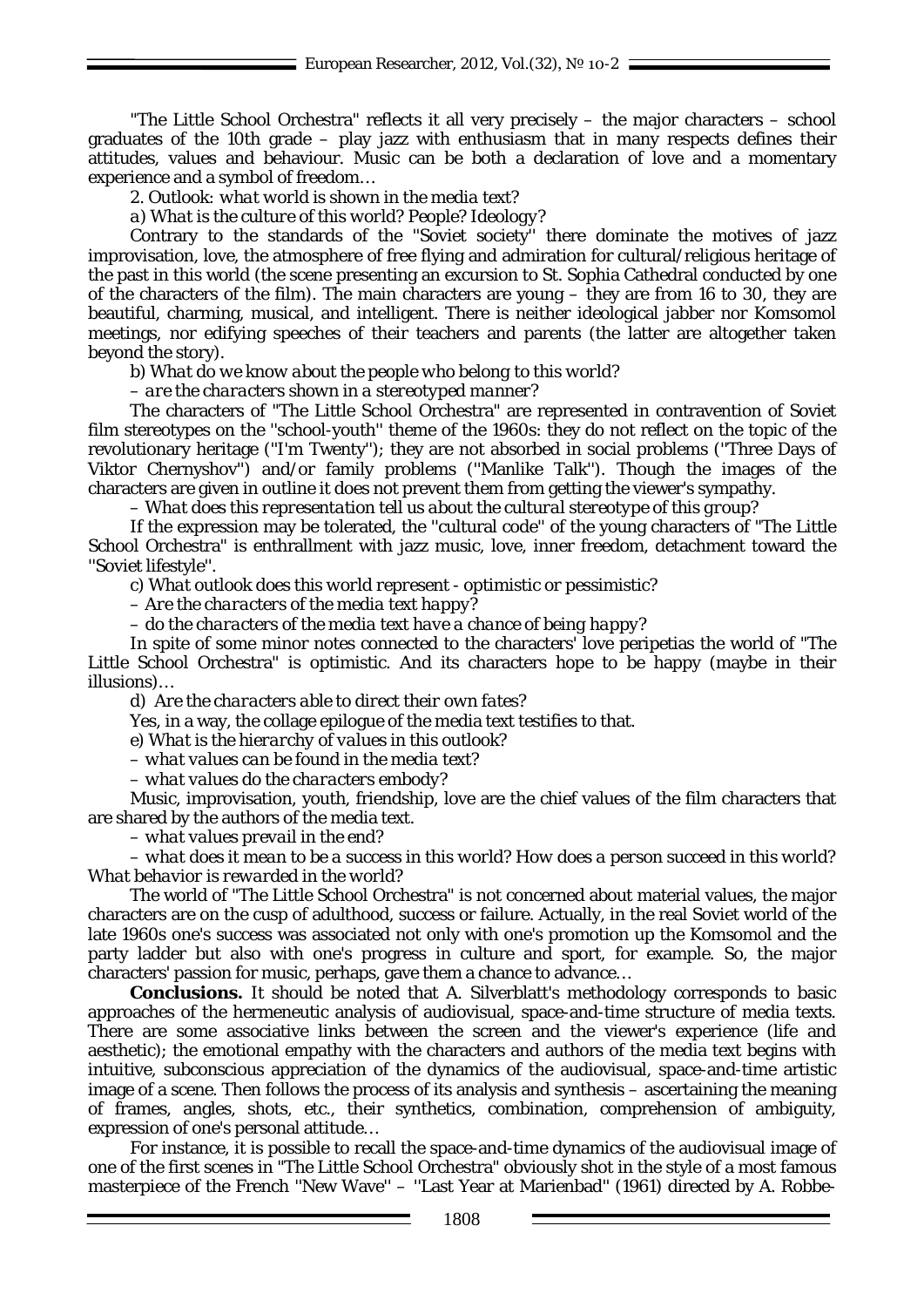Grillet and A. Resnais. At first we see figures geometrically put and placed in the interior space, and then – a picturesque city alley shot from the top view: it is full of elegant ladies with dogs strolling towards each other, one of the dogs carrying the owner's umbrella. The geometry of the figures placed on the landscape is again scrupulously adjusted and thought-out. The people sitting on benches seem to have stooped dead in the freeze-frame. A jazz improvisation is being played… In this way the authors boldly introduce the audience into the image world of their media text…

This is a sample of how one can verbally analyze a media representation of the seen and heard flow of sound-and-visual images which can be given in a more detailed way, including the lightand-color solution, mise-en-scène, actors' plastique and mime, use of certain details. Thus, one should interpret not only the psychological and emotional but also the audiovisual, space-and-time contents of the artistic image in this episode, its culmination meaning… In other words, from a more or less linear interpretation of the narrative scheme we proceed to an associational, polyphonic one. The events, characters, the artistic and musical solution are perceived as a unity, holistically.

### **References:**

1. Bazalgette, C. (1995). *Key Aspects of Media Education.* Moscow: Association for Film Educators Publishing House. 51 p.

2. Chinaev, V. (2010). *Commentary to the Film ''The Little School Orchestra''*  [http://www.kino-teatr.ru/kino/movie/sov/79870/forum/#1052555.](http://www.kino-teatr.ru/kino/movie/sov/79870/forum/#1052555) 17.01.2010

3. Eco, U. (2005). *The Role of the Reader. Explorations in the Semiotics of Texts.* St. Petersburg: Symposium. 502 P.

4. Fedorov, A. (2010). Umberto Eco and the Semiotic Theory of Media Education. In: *Innovations in Education*, № 5, pp. 56-61.

5. Fedorov, A. (2012). The Contemporary Mass Media Education in Russia: In Search for New Theoretical Conceptions and Models. *Acta Didactica Napocensia. 2012. № 1, pp. 53-64.*

6. Margolit, E. (2010). Commentary // *''The Little School Orchestra'': Première of the Old Film.* [http://www.operaforums.ru/opera-news/18340-2259-malenkiy-shkolnyy-orkestr-premera](http://www.operaforums.ru/opera-news/18340-2259-malenkiy-shkolnyy-orkestr-premera-starogo-filma)[starogo-filma.](http://www.operaforums.ru/opera-news/18340-2259-malenkiy-shkolnyy-orkestr-premera-starogo-filma) 8.12.2010.

7. Silverblatt, A. (2001). *Media Literacy.* Westport, Connecticut – London: Praeger, 449 p.

# **Filmography**

**The Little School Orchestra. USSR (Ukrtelefilm), 1968. 59 min.** Directed by Alexander Muratov and Nikolai Rasheev. Script writers: Vladimir Zuev, Alexander Muratov, Nikolai Rasheev. Cameraman: Oleg Martynov. Composer: Mikael Tariverdiev. Art director: Galina Shabanova. Cast of actors: Galina Shabanova, Svetlana Smechnova, Sergei Vlasov, Victor Totski, Vladimir Khodzitski, Vladimir Chinaev and others.

# **Aknowledgment**

This article was written with the support of the special Federal program "Scientific and pedagogical manpower of innovation Russia" (2009-2013) within the bounds of activity "The conduction of scientific research by the teams of Scientific-Education Centers in the fields of psychology and education", project "The analysis of the effectiveness of the Russian Media Education Centers in comparison with the leading foreign centers". Head of the project is Prof. Dr. Alexander Fedorov.

УДК 372

## **«Маленький школьный оркестр»: опыт герменевтического анализа медиатекста на занятиях в студенческой аудитории**

Александр Федоров

Таганрогский государственный педагогический институт им. А.П.Чехова, Россия Ул. Инициативная, 48, Таганрог, Ростовская область, 347936 Доктор педагогических наук, профессор